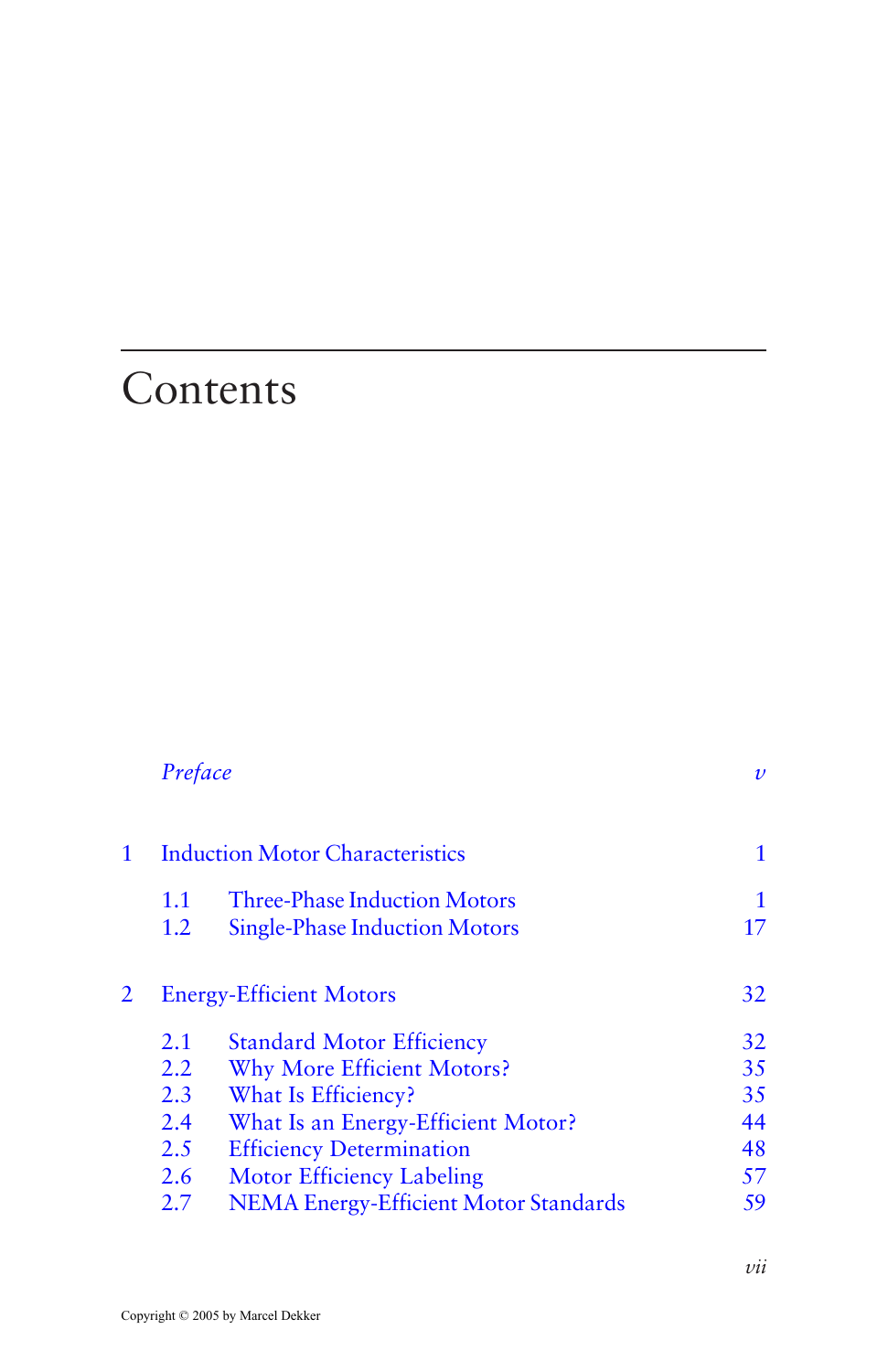| 3                        |                                                | <b>Fundamentals of Electric Motor Drives</b>   | 64  |
|--------------------------|------------------------------------------------|------------------------------------------------|-----|
|                          | 3.1                                            | <b>Power Electronic Devices</b>                | 65  |
|                          | 3.2                                            | <b>Electric Motor Drives</b>                   | 67  |
|                          | 3.3                                            | Single-Phase, Half-Wave, Controlled Rectifier  | 67  |
|                          | 3.4                                            | Single-Phase, Full-Wave, Controlled Rectifier  | 70  |
|                          | 3.5                                            | <b>Phase-Controlled Induction Motor Drives</b> | 73  |
|                          | 3.6                                            | Control of DC Motors Using DC/DC Converters    | 79  |
|                          |                                                | <b>Selected Readings</b>                       | 88  |
| $\overline{\mathcal{A}}$ | <b>The Power Factor</b>                        |                                                |     |
|                          | 4.1                                            | What Is the Power Factor?                      | 90  |
|                          | 4.2                                            | The Power Factor in Sinusoidal Systems         | 91  |
|                          | 4.3                                            | Why Raise the Power Factor?                    | 93  |
|                          | 4.4                                            | How to Improve the Power Factor                | 95  |
|                          | 4.5                                            | The Power Factor with Nonlinear Loads          | 109 |
|                          | 4.6                                            | Harmonics and the Power Factor                 | 114 |
|                          | 4.7                                            | <b>Power Factor Motor Controllers</b>          | 118 |
| 5                        |                                                | <b>Applications of Induction Motors</b>        | 128 |
|                          | 5.1                                            | <b>General Discussion</b>                      | 128 |
|                          | 5.2                                            | <b>Varying Duty Applications</b>               | 136 |
|                          | 5.3                                            | <b>Voltage Variation</b>                       | 139 |
|                          | 5.4                                            | Voltage Unbalance                              | 145 |
|                          | 5.5                                            | Overmotoring                                   | 151 |
|                          | 5.6                                            | Polyphase Induction Motors Supplied by         |     |
|                          |                                                | <b>Adjustable-Frequency Power Supplies</b>     | 153 |
| 6                        | Adjustable-Speed Drives and Their Applications |                                                |     |
|                          | 6.1                                            | The Importance of Electric Motor Drives        | 170 |
|                          | 6.2                                            | <b>Motor Drive Parameters</b>                  | 172 |
|                          | 6.3                                            | The Impact of Motor Efficiency                 | 174 |
|                          | 6.4                                            | <b>Current Motor Technology</b>                | 177 |
|                          | 6.5                                            | <b>Advantages of Variable-Speed Motors</b>     | 178 |
|                          | 6.6                                            | <b>Government Regulation</b>                   | 179 |
|                          | 6.7                                            | <b>Adjustable-Speed Drive Applications</b>     | 185 |
|                          |                                                | <b>Selected Readings</b>                       | 187 |